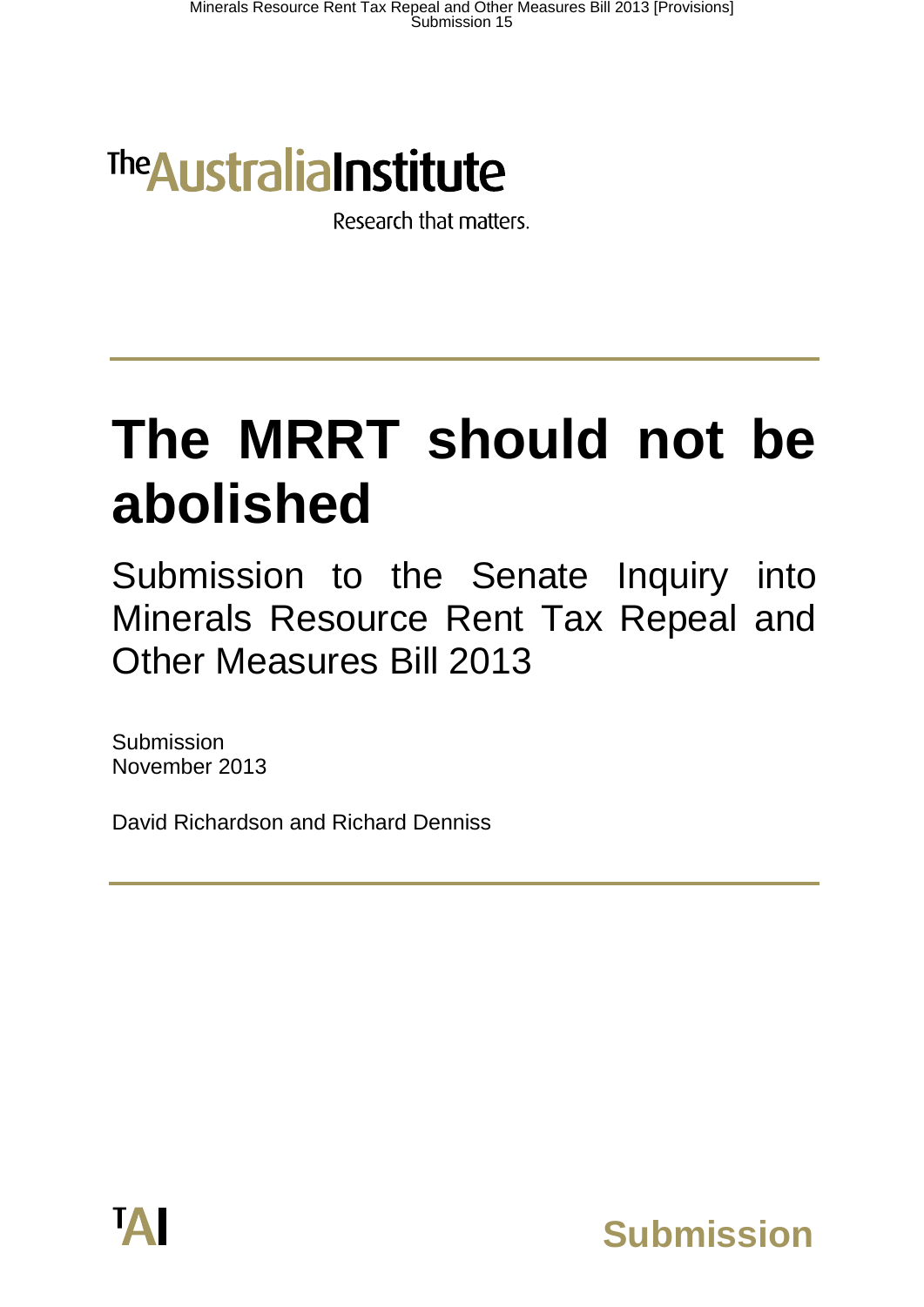# The Australia Institute

Research that matters

#### **About TAI**

The Australia Institute is an independent public policy think tank based in Canberra. It is funded by donations from philanthropic trusts and individuals, memberships and commissioned research. Since its launch in 1994, the Institute has carried out highly influential research on a broad range of economic, social and environmental issues.

#### **Our philosophy**

As we begin the 21st century, new dilemmas confront our society and our planet. Unprecedented levels of consumption co-exist with extreme poverty. Through new technology we are more connected than we have ever been, yet civic engagement is declining. Environmental neglect continues despite heightened ecological awareness. A better balance is urgently needed.

The Australia Institute's directors, staff and supporters represent a broad range of views and priorities. What unites us is a belief that through a combination of research and creativity we can promote new solutions and ways of thinking.

#### **Our purpose—'Research that matters'**

The Institute aims to foster informed debate about our culture, our economy and our environment and bring greater accountability to the democratic process. Our goal is to gather, interpret and communicate evidence in order to both diagnose the problems we face and propose new solutions to tackle them.

The Institute is wholly independent and not affiliated with any other organisation. As an Approved Research Institute, donations to its Research Fund are tax deductible for the donor. Anyone wishing to donate can do so via the website at https://www.tai.org.au or by calling the Institute on 02 6206 8700. Our secure and user-friendly website allows donors to make either one-off or regular monthly donations and we encourage everyone who can to donate in this way as it assists our research in the most significant manner.

Unit 1, Level 5, 131 City Walk Canberra City, ACT 2601 Tel: (02) 6130 0530 Email: mail@tai.org.au Website: www.tai.org.au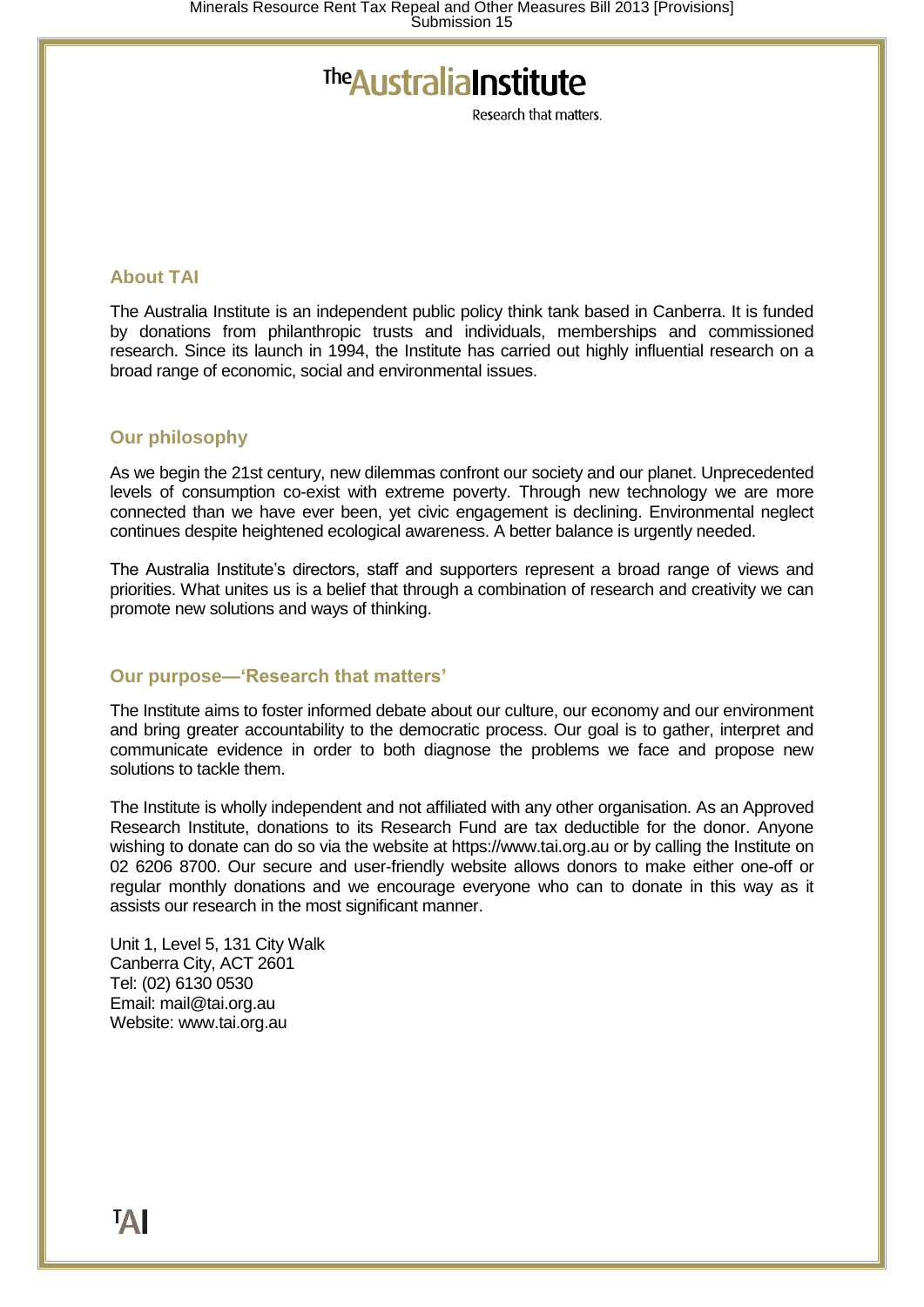The Senate has invited submissions on the draft amendments to the *Minerals Resource Rent Tax Repeal and Other Measures Bill* 2013. This submission comments on the repeal of the tax and the 'other measures'.

The direction of the present set of changes greatly advantages a small number of large companies including some foreign-owned corporations worth hundreds of billions of dollars. To fund the repeal of the MRRT with the consequential measures mentioned below will hurt millions of households, up to 10 million workers and hundreds of thousands of small businesses.

Three of the beneficiaries of the MRRT repeal are BHP Billiton, Rio Tinto and Glencore (owns Xstrata) together worth more than \$200 billion. These are all members of the Business Council of Australia and are majority, majority and completely foreign-owned respectively.

By contrast the losers from the package are all workers with compulsory superannuation contributions, millions of households with children and hundreds of thousands of small businesses. The overall numbers include around 8.2 million people who have super contributions made by their employers and around 1.5 million people of workforce age who rely on income support payments.

The Labor Government may well have associated the mining tax with various other measures such as the superannuation initiatives when the mining tax was introduced. The government wants to continue to keep treating them as a package. In principle it makes no difference how or when an initiative comes about, such initiatives should stand or fall on their own merits. No matter how worthy the measures up for repeal in the present context, there remain less worthwhile items in the federal budget.

Nevertheless, the 2012-13 budget referred to 'spreading the benefits of the boom' and included some of the measures that are proposed to be repealed. We have argued elsewhere that with limited exceptions the boom did not spread much further than those immediately involved<sup>1</sup> and so it was important to spread the benefits to others in the community. When events as disruptive as the mining boom come along there is indeed a challenge for governments to ameliorate the negative impacts and to spread the positives.

<sup>1</sup> Richardson D and Denniss R (2011) *Mining the truth: The rhetoric and reality of the commodities boom*, The Australia Institute Paper No 7, September.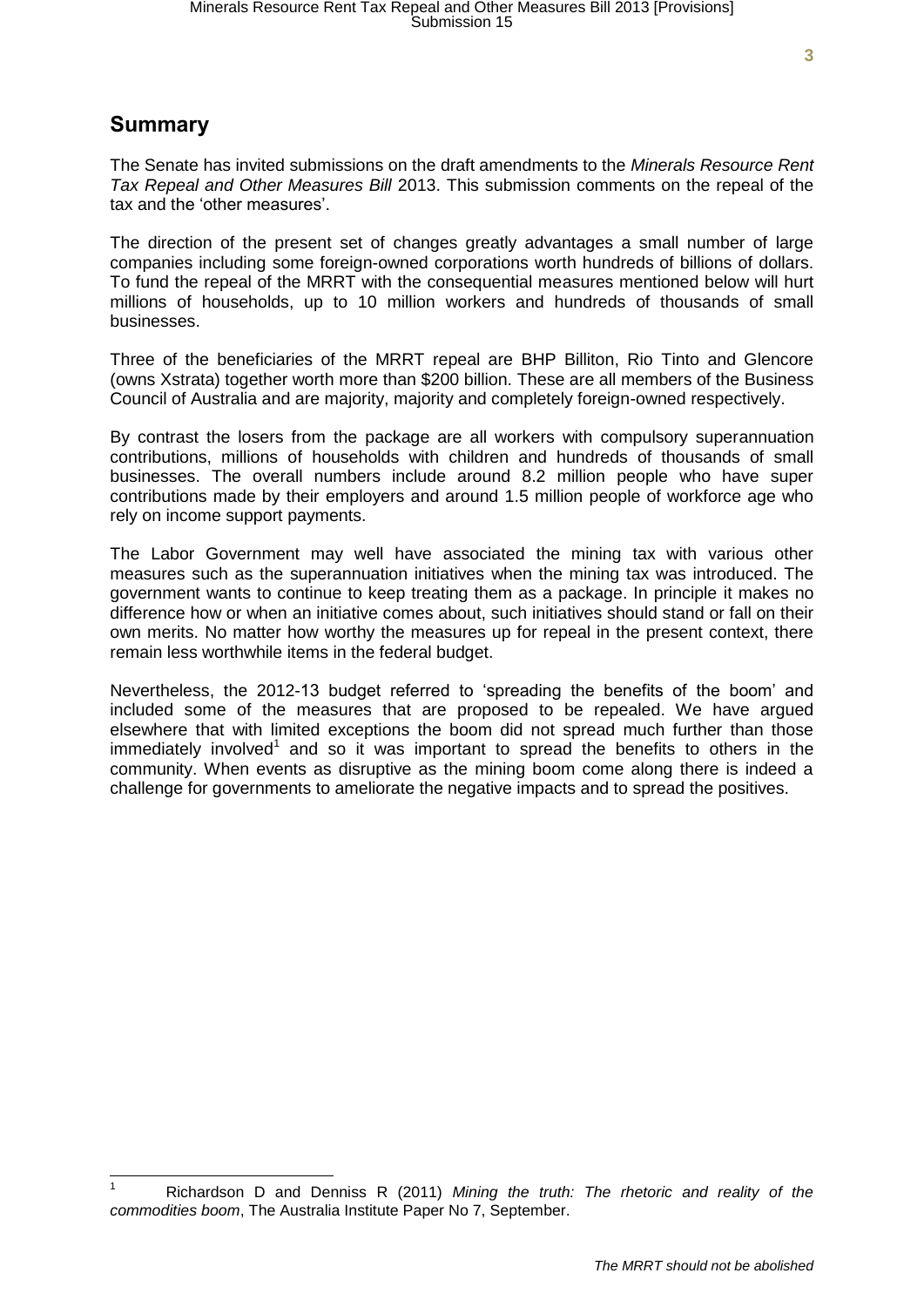# **The Minerals Resource Rent Tax**

The most important thing to say up front is that the MRRT should not be abolished.

The mining industry is one of the most profitable in Australia with total profits (gross operating surplus in 2011–12) of \$84 billion out of a total value added of \$133.0 billion.<sup>2</sup> That is, 63 per cent of the value produced in the mining sector is profit (using the broad Australian Bureau of Statistics measure).

Just a few years ago, in 2003–04, total profits were a more modest \$26 billion. Most of the increase since then has been a result of the commodity boom. If not for that, profits might have gone backwards given the decline in mining productivity. Nevertheless, the increase in profit due to high commodity prices is considerable, perhaps around \$55 billion in annual profits.

The mining companies knew that there were strong arguments to the effect that their profits depended on access to resources that are owned by all Australians. Consequently, much more of the additional profits should have gone to the community as a whole—more than the extra to be paid as company tax. And, in principle, the mining industry favoured a profitrelated tax as it did not want to be lumbered with higher state royalties that it would still have to pay when commodity prices slump again.

#### **The Henry Report**

The Henry Report recommended a 'resource rent tax' to cover most minerals in Australia. The Rudd government agreed and decided to implement the 'Resource Super Profits Tax' (RSPT).

The RSPT was to address the decline in the share of mining profits being collected by governments in Australia. The combined share of the two types of mining-specific taxes, state royalties and collections under the Petroleum Resource Rent Tax, has fallen substantially from around 40 per cent of profits on the eve of the mining boom to about 13 per cent currently.<sup>3</sup>

The essential idea of the RSPT was simple; if a mining project is only earning ordinary returns then it would only attract the ordinary company tax. However, where a mine is sitting on a superior resource, super profits are generated just because of the attributes of the mineral deposit and not the attributes of the miners. The super profits arise because a company has access to a resource that is really the property of the people of Australia. In any other industry a super profit would be the signal that would encourage competitors to enter the industry, expand the market and so eliminate the super profits. Competition is expected to work to eliminate super profits unless they are due to something that the competitors do not have access to; in this case superior Australian resources.

As the report put it:

*Through the Australian and State governments, the community owns rights to non-renewable resources in Australia and should seek an appropriate return from these resources.*

 $\frac{1}{2}$ ABS, *Australian System of National Accounts, 2008-09*, cat no 5204.0, 8 December 2009.

<sup>3</sup> Australian Government, *Australia's Future Tax System: Report to the Treasurer*, December 2009.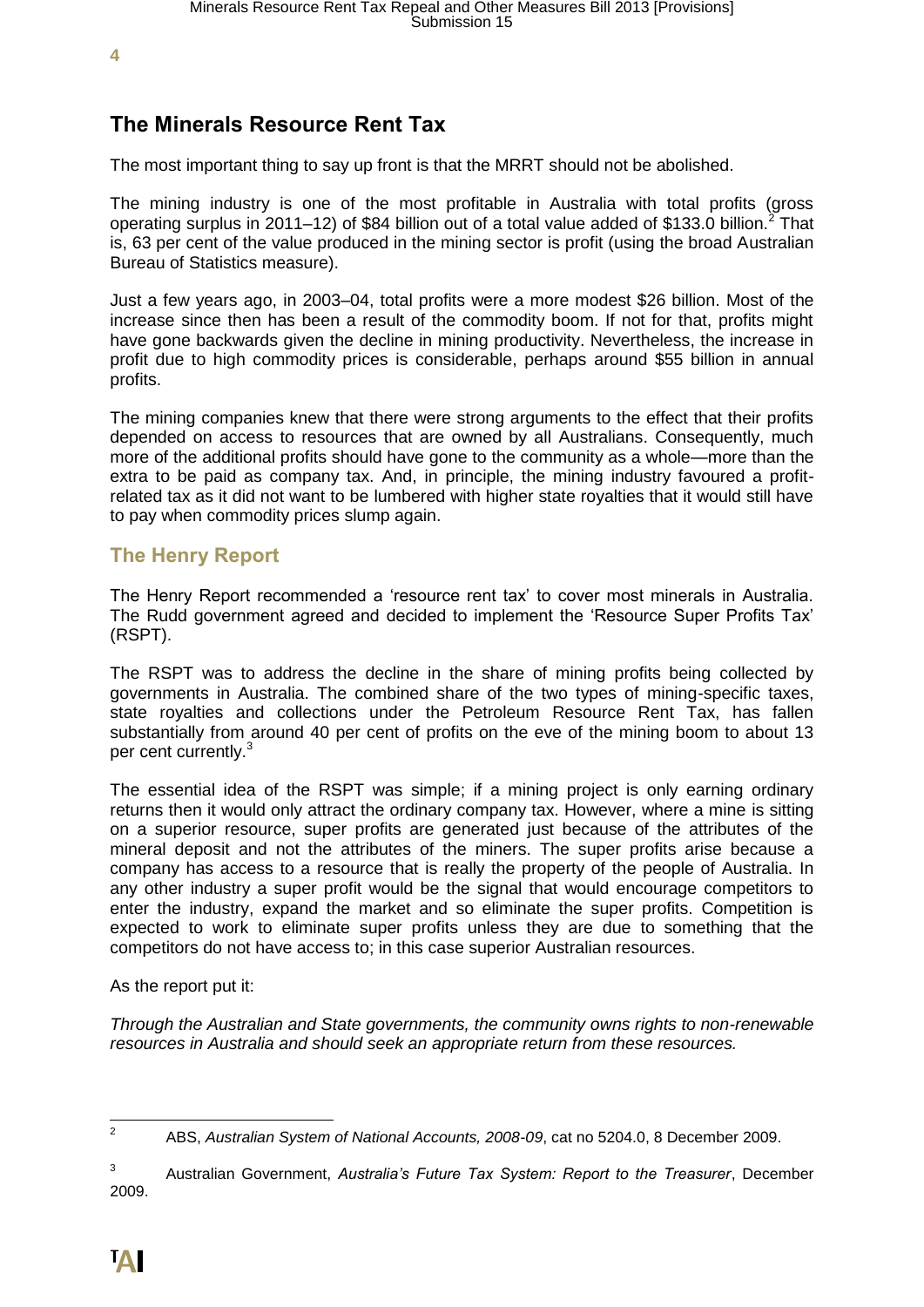Another attraction of the RSPT for the Henry Review was the fact that the tax base was immobile; it could not be shifted offshore for example. It would be wrong to interpret the Henry Report as saying there would be no reduction in mining activity but instead that any behavioural changes are small and are less than the changes in behaviour of the equivalent collection of some other taxes.

In principle, the tax on super profits arising from access to superior resources should not deter investment or induce other changes in behaviour. However, in practice we are talking not about a large number of competing anonymous companies but about specific companies with their own management styles, their own ideas about playing bluff and so on. This should not be pushed too far but it always needs to be borne in mind that when talking about the reaction of companies, it is specific individuals who may not always react as if economic incentives were all that matter.

An important question then is how much of the rent should be taxed. If all super profits were taxed at 100 per cent, there would be no incentive for the mining company to operate the mine efficiently. As the Henry Report acknowledges, Norway imposes a 78 per cent tax on rents in the petroleum sector which may well be about the rough upper limit for resource rent taxes. The government had instead accepted the Report's recommendation that rents be taxed by way of a separate resources super profits tax of 40 per cent. The RSPT was to be a deduction against company tax so that in the first year of operation, 2012–13, the total tax on rents or super profits would have been 58 per cent. However, as the company tax was to be reduced to 28 per cent by 2014–15, the RSPT would have been reduced to 56.8 per cent that year. The Henry Report's agenda is a company tax of 25 per cent, which implied a total tax on super profits of 55 per cent.

While the rates could have been higher, in other ways the RSPT was rather tight. To tax super profits, or profits above a normal rate, the government has to define that normal rate of return on investments. The rate for the Petroleum Resource Rent Tax (PRRT) is the bond rate plus five percent for most expenditure and the bond rate plus 15 per cent for some exploration expenditures. However, for the proposed RSPT the normal rate was just the long bond rate. Given that the long-term bond rate has been around 3.5 to 4.0 per cent recently in Australia, the RSPT would have been triggered once the project had repaid its original capital outlay and, in addition, had generated a five per cent return.

Prior to Henry there was speculation that the Australian Government would have to negotiate with the states to abolish their royalty regimes. However, the RSPT scheme intended state royalties and any already announced changes to be deducted against RSPT obligations.

#### **Pre-election (2010) changes**

The original RSPT was too much for the big mining companies and they threw everything behind their effort to get rid of it. Not only is the mining industry a powerful lobby but it is largely dominated by three powerful companies; BHP Billiton (BHP), Rio Tinto (RIO) and Xstrata.<sup>4</sup>

Incidentally, the miners were also instrumental in sinking the Carbon Pollution Reduction Scheme (CPRS). Mining uses an incredible amount of energy; it is estimated that energy

 4 There has recently been a debate about whether regulators should allow banks to grow so big that they cannot be allowed to fail. Maybe there is an argument against letting mining companies to grow so big that they wield enormous political and economic power. In that context it is interesting to observe that the international regulators objected to BHPB and Rio combining their iron ore operations.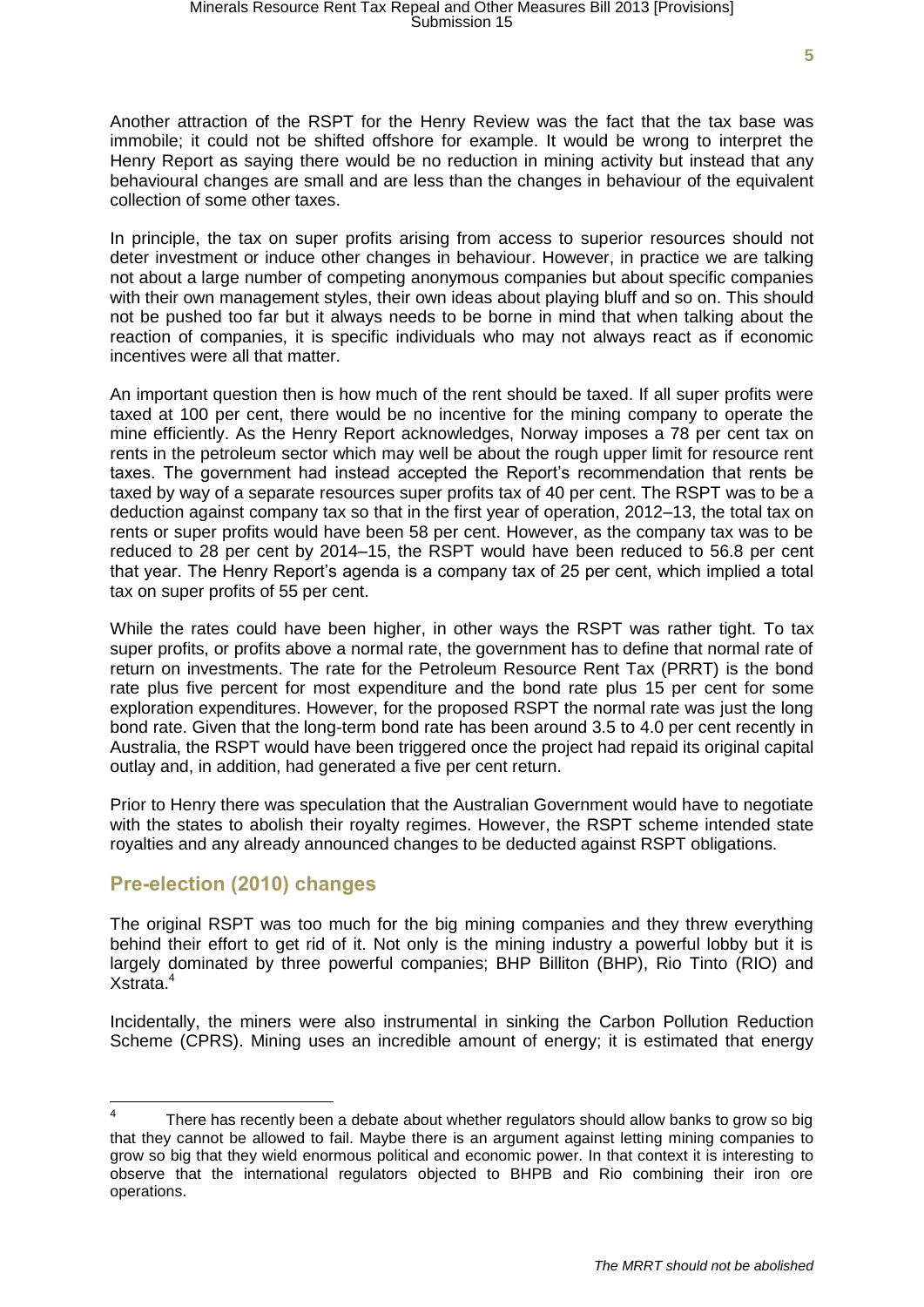costs account for up to 16 per cent of the value of mining output in Australia.<sup>5</sup> So any price on carbon represents another threat to the mining companies' profits. The Minerals Council of Australia complained about 'massive new costs to mining activity in Australia' and published estimates of job losses. Its claims were ludicrous; it claimed that 66,000 jobs would be lost when total employment in mining is 198,100 people.<sup>6</sup>

On 2 July 2010, the Prime Minister, Julia Gillard, and Treasurer, Wayne Swan, announced the Minerals Resource Rent Tax (MRRT) to replace the RSPT. There were a number of differences but the two main changes were to the structure of the tax. First, the definition of super profits (or rents) was changed to be the bond rate plus seven per cent rather than just the bond rate under the RSPT.

In addition, the actual rate of tax was reduced from 40 per cent to a nominal 30 per cent but, with the addition of a 25 per cent extraction allowance, the 30 per cent becomes an effective 22.5 per cent.

The MRRT also dropped the arrangements for carrying forward losses under the RSPT. Those were complicated arrangements that meant the government would share in lossmaking projects but those arrangements were not valued by the mining industry.

The MRRT is now essentially similar to the tax on petroleum under the PRRT but with different rates. Given that Australia already had the PRRT operating as a long-term and wellunderstood example of a resource rent tax, it may have been inevitable that the final outcome would be similar arrangements for all other minerals. However, an important change is that the MRRT only applies to iron ore and coal. Also announced at the time was an extension of the PRRT to all other oil and gas projects. Apart from iron, coal, oil and gas, most minerals remain free from resource rent tax.

State royalties are also deductible against the MRRT; however, the miners wanted Commonwealth protection against any other increases in royalties that the states may impose.<sup>7</sup> The original Commonwealth position was that it would only allow deductions against the mining taxes for royalty increases already in the pipeline or otherwise expected. For example pre-existing indexation arrangements were to be honoured. The ideal Henry model would have the states vacate the field so that the resource rent tax would replace royalties altogether. That seems to have been dropped from the negotiations and now the states can increase royalties on coal and iron ore and simply reduce the MRRT retained by the Commonwealth. Hence there is no discipline on the states not to increase royalty rates.

The Commonwealth should act to limit the amount of royalties mining companies can credit against the MRRT. That way any increase in royalties would be a net new impost on the mining companies which may well make good sense for the state concerned but need not be at the expense of the Commonwealth.

## **Arguments for the mining tax**

Over the past five years BHP Billiton (BHPB) announced a pre-tax profit ranging between US\$12,160 million in 2009 to a high of \$31,816 million in 2011. From the high to the low that is an increase of Net after-tax profit increased by an incredible 162 per cent. And that is

<sup>—&</sup>lt;br>5 See C Eren, R Denniss and D Richardson, *Green jobs: what are they and do we need them?* The Australia institute, 7 July 2010.

<sup>6</sup> ABS, *Labour force, Australia, Detailed Quarterly*, Cat no 6291.0.55.003, 16 September 2010.

<sup>7</sup> J Freed and J Kehoe, 'Miners cry foul over rate refunds', *The Australian Financial Review*, 20 October 2010.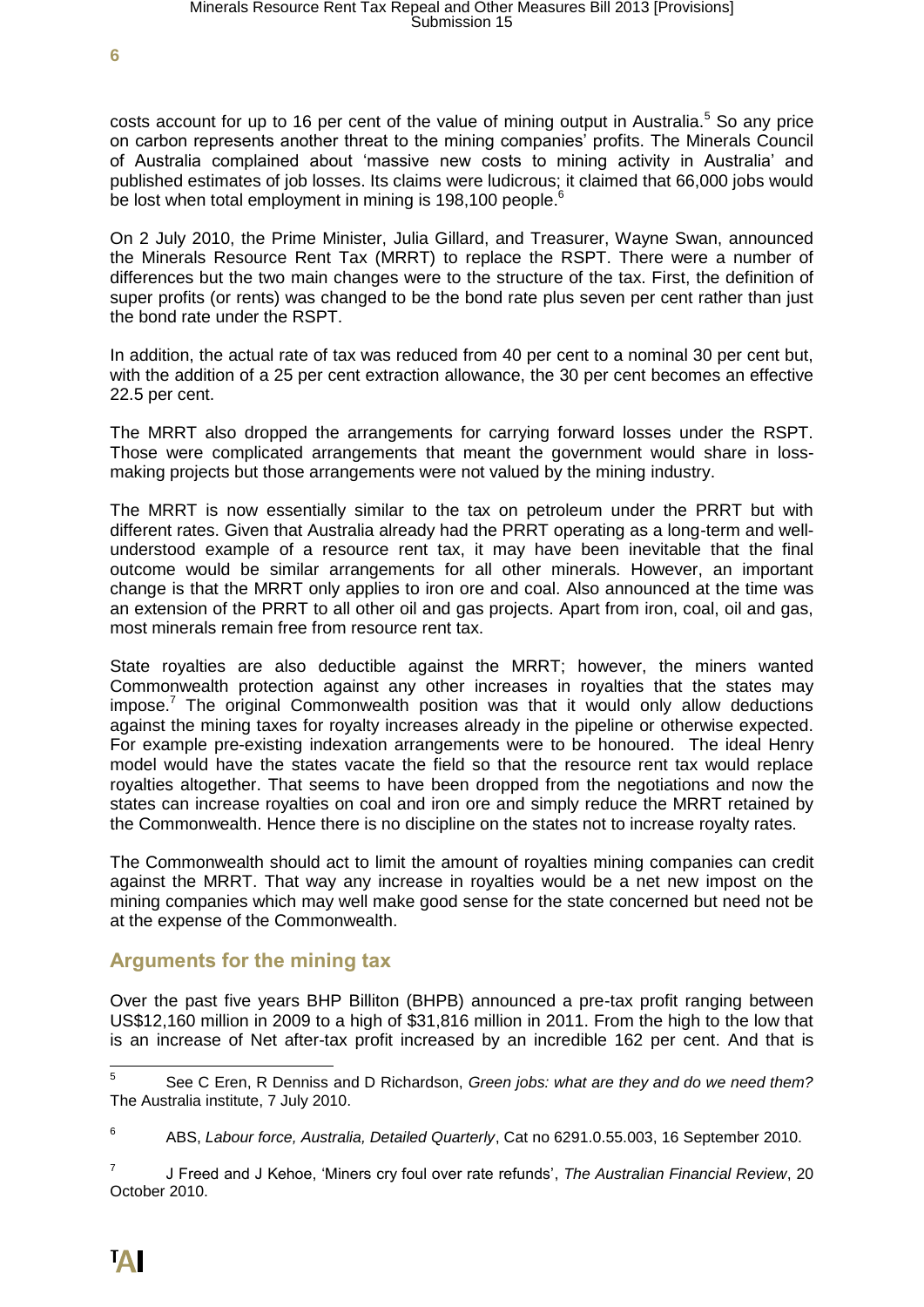basically the case for taxing the super profits of the miners. BHPB did not suddenly become a great deal cleverer or more skillful at its business; it increased profit dramatically because the rest of the world, and especially China, wants Australian commodities so badly. BHPB was more profitable because of Australia's resources—nothing to do with BHPB.

BHPB earned a very high return on equity at 48 per cent.<sup>8</sup> In a competitive market, high returns are competed away unless the company has some underlying advantage. BHPB's advantage is its access to high value Australian (and overseas) resources. In this sense, BHPB can be fairly said to enjoy 'monopoly' profits. Of course, this submission is not singling out BHPB for special treatment; other corporations could equally be chosen. The point here is that BHPB's profits and those of other mining companies reflect the international demand for scarce Australian resources.

There are other considerations. The mining boom gave very little by way of benefit to ordinary Australians. Indeed, prior to the global financial crisis most people would have been affected only by the higher interest rates on their mortgages as the Reserve Bank of Australia (RBA) fought the inflation threat it perceived arising from the commodities boom. Others would have been affected by the appreciation of the Australian dollar that reduced the competitiveness of all other trade-exposed industry in Australia. Outside mining there is little evidence of real incomes being higher than what they would otherwise have been.

A mining tax is a vital mechanism for capturing some of the national gains and distributing them more widely. The initial plan was to use the MRRT revenues to fund a reduction in company tax rates and a gradual increase in the superannuation guarantee from 9 to 12 per cent of wages. However, by the time of the 2012-13 budget $9$  new measures were announced including increases in family payments, a new supplementary allowance for those on income support, the school-kids bonus. In addition to that additional assistance was announced to assist families meet higher living costs as a result of the carbon tax. As it happened the company tax rate was not reduced from 30 per cent.

A more imaginative approach could have addressed some of the other problems associated with the mining boom, in particular its tendency to squeeze out other sectors such as agriculture, manufacturing, tourism and other trade-exposed sectors. That squeeze follows the large cash flows from mining exports that flowed into Australia and pushed up the exchange rate. A fund that is used to invest offshore can offset the cash inflow and so remove the pressure on the exchange rate as the Petroleum Fund of Norway has done over the years. In addition, by keeping some of the revenue offshore, governments will not be tempted to spend it in a way that could exaggerate the boom.

The important point here is not the details of how a mining-boom fund might be set up but recognition of the principle that if a mining boom is associated with a massive increase in the flow of cash into Australia, this should be offset by the government managing a simultaneous outflow of cash. The build-up of a portfolio of overseas assets is prudent as a means of hedging against a possible future when the mining boom might end, either through a crash in commodity prices or a depletion of the resources.

Indeed, it is not even necessary for the government to undertake all the offshore investment; super funds and other financial institutions could be encouraged to invest in offshore assets. The mining companies themselves might be urged to keep their profits surge offshore. The important thing is that we understand how the Norwegian fund worked and debate the need in Australia to set up a mechanism that would do a similar job.

<sup>8</sup> BHP Billiton, *Annual Report 2010*. Return on equity is calculated by dividing profit before tax by equity at the beginning of the financial year.

<sup>9</sup> *2012-13 Budget Paper No 1*.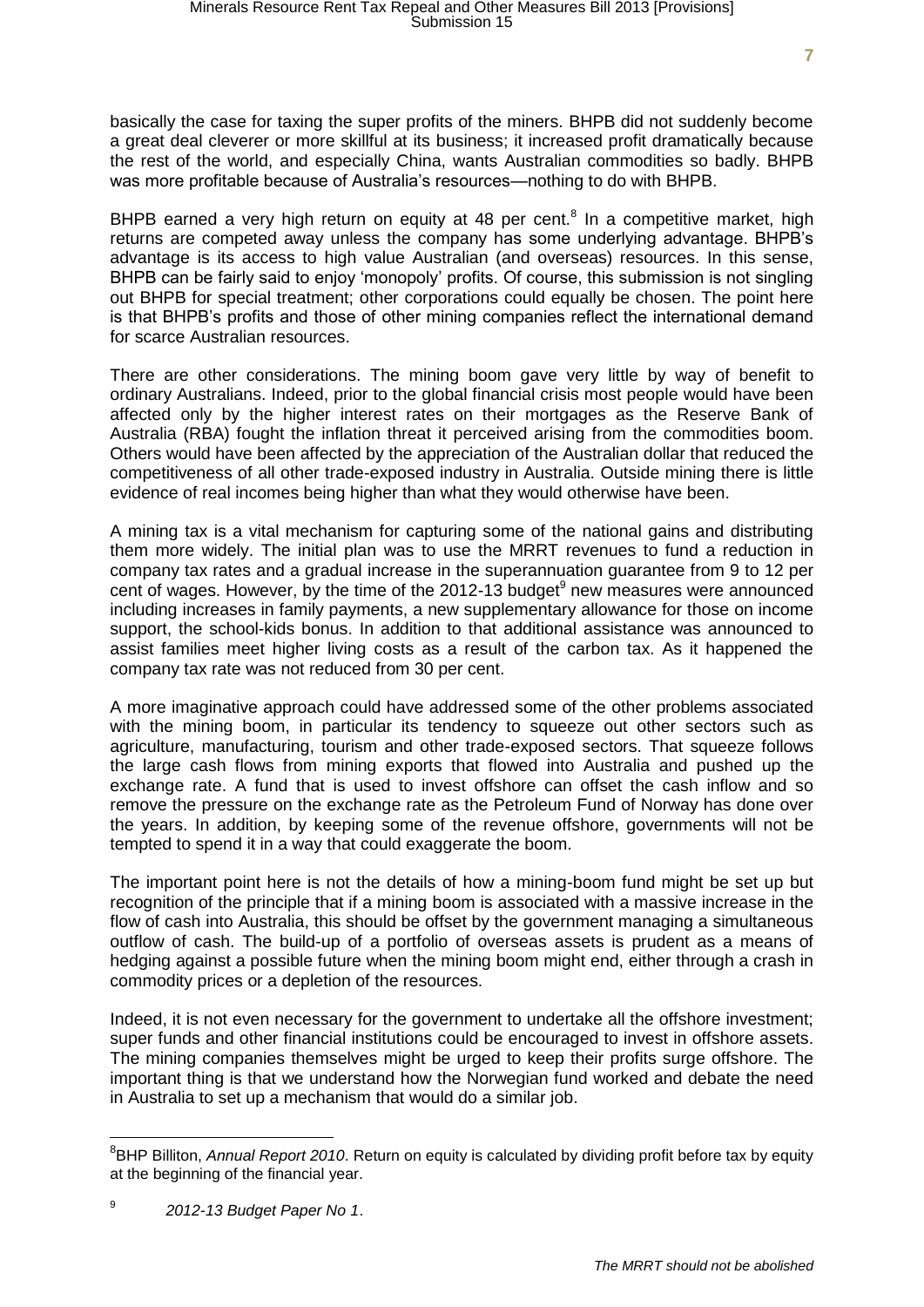# **Arguments against the mining tax**

Obviously, no one likes to be subject to a higher tax and the mining industry is no exception. The miners were always going to cite employment and anything else they could think of to use against the tax. So their first predictable point is that the tax is too heavy and will deter investment and activity in the industry.

A sense of history is needed to inform about these claims. The tax on super profits will still be less than the tax on ordinary profit in the previous resources boom of the late 1970s and early 1980s. Back then the company tax rate was 46 per cent. Royalties, which tended to be at least five per cent of the value of production, were imposed on mining companies as well. A five per cent state royalty would have meant that profit was taxed at a total of 51.4 per cent (if profits are 50 per cent of revenue). Private companies were also subject to an undistributed profits tax.

There were no franking credits then, so by the time the company income was received in the hands of the shareholder, the company income in this example was taxed at 81 per cent for someone on the top personal tax rate of 60 per cent at the time.

By contrast, under the formerly proposed RSPT, a company's super profit was to be taxed at a maximum of 67.9 per cent from the perspective of a shareholder on the top personal tax rate.<sup>10</sup> For a company with ordinary profits and super profits in the ratio 50:50, the company income would be taxed at 57.2 per cent in the hands of the individual on the top rate. Under the MRRT, the maximum tax rate from the perspective of the shareholder is reduced to 58.5 per cent of super profits. Of course, super profits are more narrowly defined and limited to iron, coal, and through the PRRT, oil and gas. Neither the MRRT nor the earlier RSPT approached the tax levels of the 1970s and 1980s yet some of the same companies were the enthusiastic participants then as they have been recently.

One of the arguments the miners have used against the mining tax is that it will drive miners away from Australia. Figures published by the Australian Bureau of Statistics (ABS) show that in 2009 Australia possessed:

- 35 per cent of the world nickel resources
- 47 per cent of uranium resources
- 36 per cent of the lead
- 25 per cent of the zinc
- 25 per cent of the recoverable brown coal
- 16 per cent of the silver
- 17 per cent of the iron ore and
- $\bullet$  16 per cent of the gold.<sup>11</sup>

If Australia had insignificant supplies of those commodities, the mining companies might have a case. But if they really want to be world players in the major commodities, there are few countries other than Australia of any significance.

Looking at those figures and bearing in mind that Australia produces much smaller shares of the world's oil and gas, it appears that the wrong minerals have been exempted from the

 $10$ For each \$100 of super profit, the RSPT was to be \$40, company tax initially at 30 per cent of the remainder (\$60), and then, assuming all the rest is paid as dividends, 46.5 per cent is payable with a franking credit for company tax paid.

<sup>11</sup> ABS (2012) *Year Book Australia, 2011-12*, Cat no 1301.0, 24 May 2010.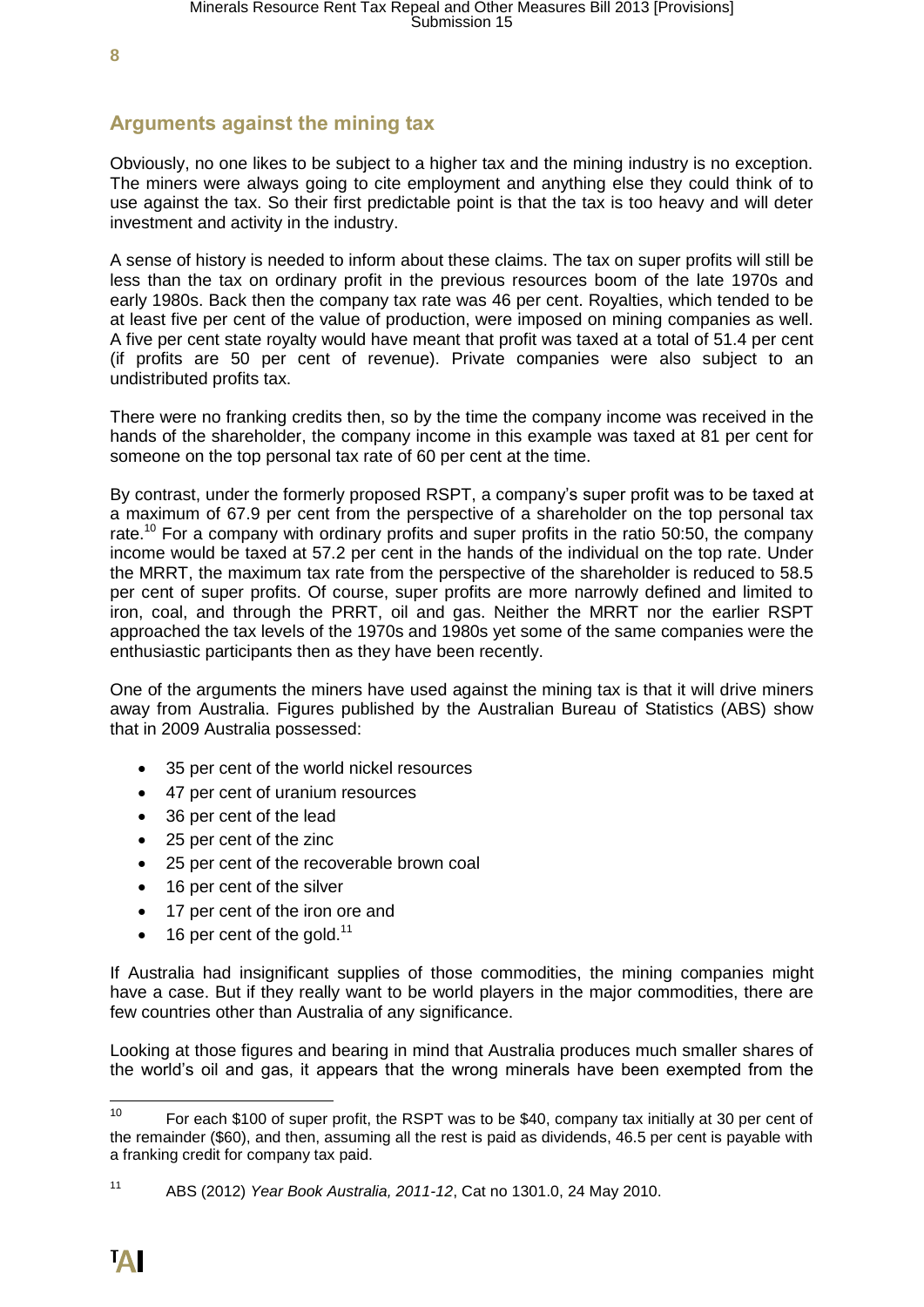MRRT and PRRT. With a third or more of all nickel, uranium and lead, perhaps Australia should be thinking of even bolder taxation initiatives for those particular minerals.

'Sovereign risk' is a concept that the miners have re-introduced into the debate. It used to refer to the risk of nationalisation or expropriation in some third-world countries in the past. Nowadays, it seems to refer to just any tax increase that affects a mining company. For example, it was used in the context of the proposed emissions trading scheme. There is, of course, the 'risk' that any democratic country will change tax rates, environmental laws, industrial relations legislation, land rights and a host of other circumstances. But in a democracy, questions about spending and taxing are always subject to debate and change.

While the proposed MRRT is much more generous than the previous RSPT, it should be noted that neither applies until all capital investment has been recovered together with the 'uplift factor'—either the bond rate under the RSPT or the bond rate plus seven per cent under the MRRT. Company tax now applies irrespective of any notion of risk and well before a company has clawed back its initial outlay. By contrast, the MRRT does not kick in until capital has been repaid, and repaid more than in full with the 'uplift factor' equal to the bond rate.

The question of risks is interesting. Even salaried workers take a risk that their employer will be solvent on pay day and when leave and super etc. are due. Risk has never been a reason for being light on tax. And it is easy to overstate the risk. A typical mining project does not go ahead until a full assessment of the deposit, the engineering studies, and full costings are undertaken and even then the sponsor will try to line up long-term sales contracts and hedging operations. When returns were lower, iron ore producers for example used to try to get buyers to invest in projects as a means of tying up the customer's long-term support.

Earlier it was mentioned that in order to define super profits or 'rents', the question of normal returns had to be defined. The Henry approach was to assume that normal rates of return are given in the market by the 10-year bond rate. The idea here is that a government bond is risk-free and so its value in the market should reflect the returns investors will accept on a risk-free investment. In theory, investors should want a similar return plus the appropriate risk premium on any other investment, suggesting that, for the investor, there should be no real difference between investing in a government bond and investing in a risk-free mining project.

This sounds reasonable, but in a global economy we need to ask which country exhibits the appropriate 10-year government bond rate. According to *The Economist,* the 10-year bond rate is 3.91 per cent in Australia, 2.49 per cent in the US, 1.77 per cent in the euro area, 2.63 per cent in the UK, and 0.61 per cent in Japan.<sup>12</sup>

Given the wide variability in world 10-year government bond rates, the miners would appear to have a legitimate complaint against using the long bond rate. Treasury's theoretically pure argument may not necessarily fit the dirty world of real markets. It is not possible to provide an exact definition of the normal rate of return or an exact means of calculating that rate.

It must be said that these types of criticism are telling. We cannot know exactly where the boundary between normal and super profits lies but, in a global economy, it cannot reflect each of the different 10-year government bond rates. Strangely, the miners have not examined those sorts of issues.

On the other hand, no matter how the MRRT and PRRT are constructed, it is clear that the mining industry at the moment has more than enough capacity to pay. Perhaps that is

 $12$ <sup>12</sup> *The Economist*, 18 October 2010.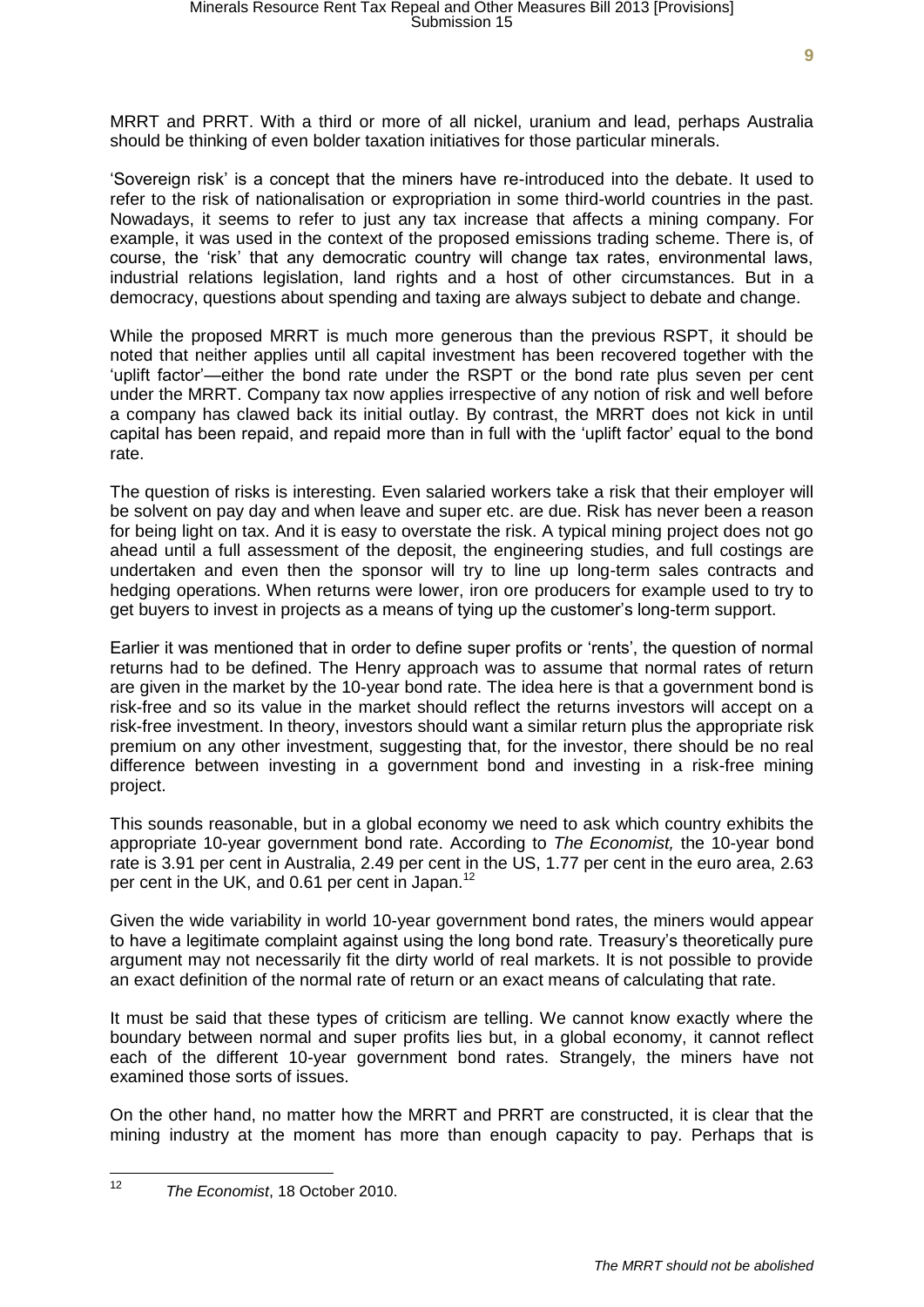another way of saying that as long as the tax is profit-related, it probably does not matter much how it is constructed. When the miners are profitable they should pay.

The mining industry has recently put the view that it should not have to pay the MRRT because it already makes a large contribution to the communities in which it operates. For example the Chief Executive of the Minerals Council of Australia, Mitch Hooke, recently issued a press release referring to the mining industry's 'community spending' in which he claimed:

*A survey of 25 Australian mining companies, explorers and resources contractors by Corporate Social Responsibility consultants Banarra found that \$34.7 billion was spent on community infrastructure, Indigenous contractors, local suppliers and other activities in 2011-12.<sup>13</sup>*

While only 25 companies were surveyed those companies included the big ones such as BHP Billiton, Rio Tinto, Glencore Newcrest and Newman to name a few. It also included some smaller exploration companies and mining service companies.<sup>14</sup> Given these companies it is likely the survey included half or more of the value added in Australian mining. The biggest single category is payments to local and indigenous suppliers and contractors worth \$34.4 billion or 98.8 per cent of the total. What that means is the mining industry is including inputs into their business as a 'community benefit'. The definition of local was left up to the person filling out the survey. One respondent defined local as 'those who are directly associated with the operations and located within Australia, providing means for the company to continue with our business operations'.<sup>15</sup> If every Australian industry did that then according to the input output tables, Australian industry could claim they generate community benefits of just under twice Australia's GDP.<sup>16</sup> For example, while the mining industry might claim its purchases are 'community benefits' the electricity generating sector could likewise claim that its spending on coal supplies is a 'community benefit'.

The remaining 'community benefits' include 'land access related payments' which are problematic. The item education and training for non-employees includes items such as engineering scholarships. Community infrastructure included items such as airport operations and maintenance and accommodation. These are items many people would see as necessary cost of business.

The claim of 'community benefits' has been so exaggerated as to make the genuine discretionary spending look trivial. The genuine component was probably of the order of up to \$100 million. That is well below the MRRT which is expected to ramp up to \$2.2 billion in 2016-17.<sup>17</sup>

#### **Other issues**

#### *Revenue*

The revenue arguments have been curious to say the least. In railing against the tax its critics have referred to the vast damage it is supposed to have wrought. Yet the tax was expected to only raise only \$200 million in 2012-13 and another \$5.3 billion over the forward

<sup>13</sup> <sup>13</sup> Hooke M (2013) 'Minerals industry's community spending exceeds \$34 billion' *Minerals Council of Australia, Press release*, 18 November.

<sup>14</sup> Banara (2013) *The value of community contributions in the Australian minerals industry; A report for the Minerals Council of Australia*, September.

 $^{15}$  Banara (2013), p. 15.

<sup>16</sup> The latest input output tables show that Australian industry purchased \$2,470 billion as inputs into their production while total GDP was a much smaller \$1,292 billion. See ABS (2013) Australian National Accounts: Input-Output Tables - 2009-10, Cat no 5209.0.55.001, 20 September.

<sup>2013-14</sup> Budget Paper No 1,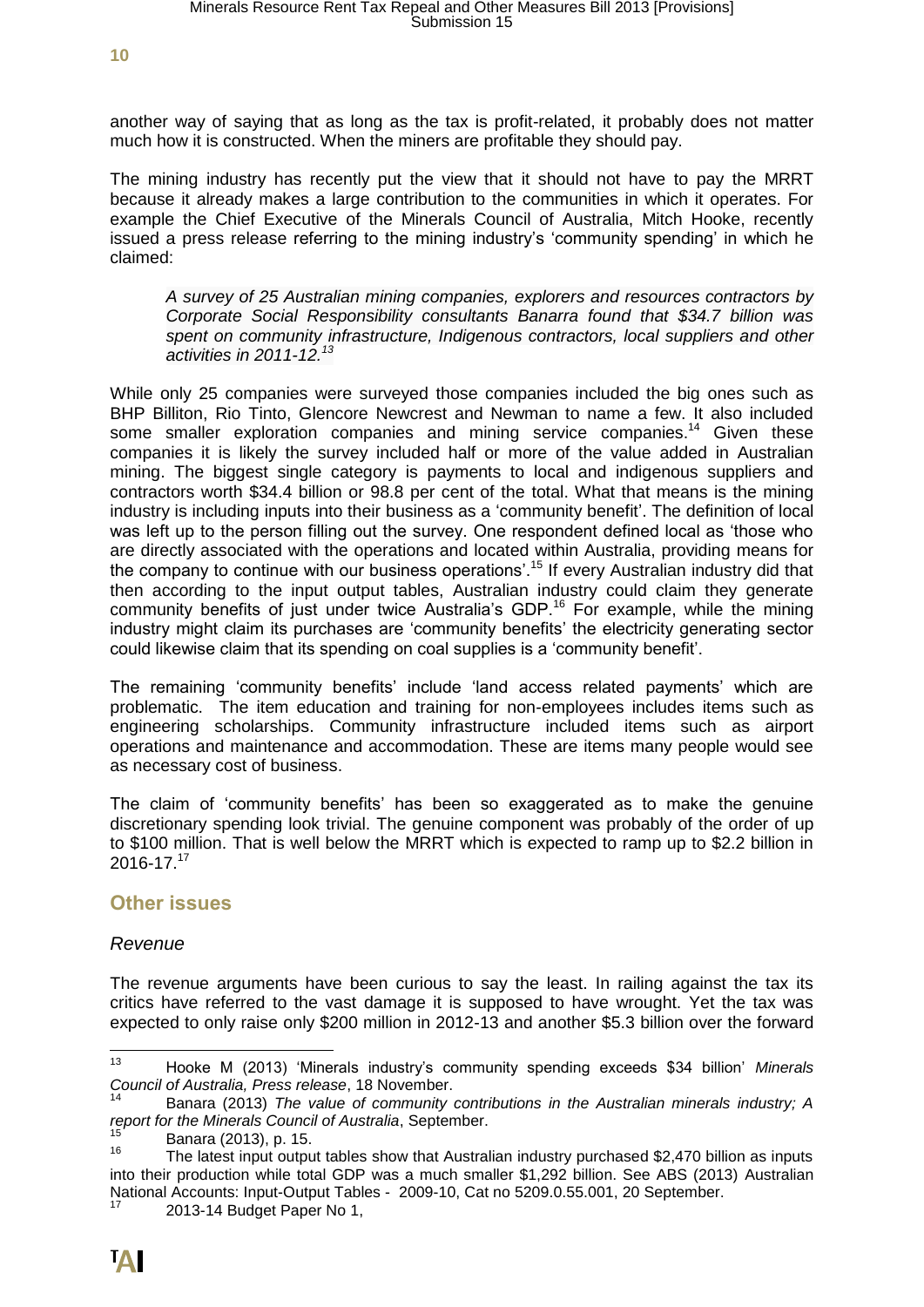estimates. That compares with an annual \$90 billion in the mining industry's earnings before interest, tax, depreciation and amortization according to the ABS<sup>18</sup> Given the value of profits involved in mining the MRRT is barely a nuisance for the mining companies.

#### *Some design features*

An issue with the MRRT is its failure to collect much revenue in its early years. The 2013-14 budget papers report that only \$0.2 billion was expected to have been collected in 2012-13.

One of the reasons apparently is that the even old mines with costs that have long been fully written off were allowed to set a new and generous notional investment cost that would be deducted against revenue in the calculation of the MRRT. Miners had the choice of adopting not the book value but the market value of particular mines. Mine values were inevitably very high when based on capitalising the potential future cash flow projected at the peak of the commodity price boom. Moreover any 'loss' brought forward would be subject to the uplift factor (the bond rate plus seven per cent).

This should not be treated as a criticism of the mining tax itself but instead reflects the generous way the mining companies were allowed to influence their own tax liabilities.

#### *International comparisons*

International comparisons are rarely published. The reason is most likely the difficulty of making comparisons between countries when there is a vast difference in the way mining is taxed. Indeed, some other measures are used that can have tax-like effects but act completely differently. For example, some countries operate production-sharing agreements or compulsory sharing of equity in mining projects. In addition, the attributes of the mine itself can influence the tax treatment. However, a recent study done for the OECD compares a hypothetical copper mine in various countries. The relevant graph showing the results is reproduced in the figure below.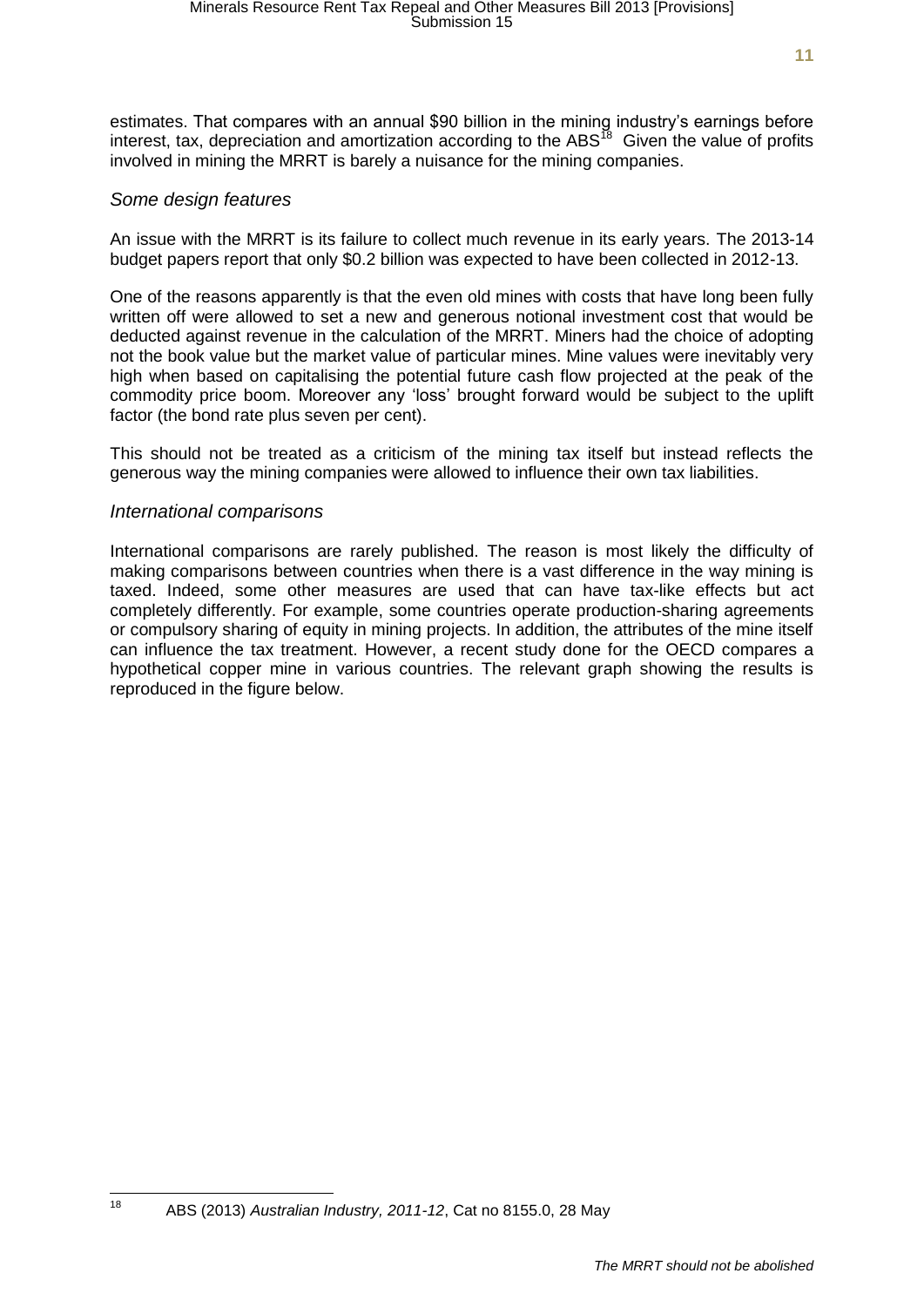

#### **Figure 1: Effective tax rates on a model copper mine in various countries**

Source: P Mitchell, 'Taxation and investment issues in mining', in The Extractive Industries Transparency Initiative, *Advancing the EITI in the mining sector: a consultation with stakeholders*, EITI, 2009.

These results are very interesting. They show that if the model copper mine happened to be in Western Australia, the effective tax rate would be around 37 per cent, the second to bottom on the list of countries included in the study. Moreover, the study finds the ideal range is 40 to 50 per cent, the range in which most countries fall.

Of course, not only is the effective tax rate important, so is the design of the tax system. As the Henry Report argues, resource rent taxes are better than royalties because the latter is a cost to miners whether or not the operation is profitable. Hence a royalty is more likely to deter investors than resource rent taxes, which are more of a profit-sharing arrangement, or indeed, a super-profit-sharing arrangement.

#### **Conclusion**

The need for a tax on mining activities in Australia and it should be broadened to include all minerals. The miners can easily bear it and their super profits are due the Australian resources they exploit—not their own abilities. If, as suggested in the Henry Report, a rent tax on mining is compared with other income taxes, there would seem to be no contest. The Henry Report outlines a strong case for a resource rent tax.

If implemented, the Henry Report's proposal for an RSPT would have meant that super profits would be taxed at a maximum of 67.9 per cent from the perspective of individual investors. By comparison, in the last resources boom of the late 1970s early 1980s the tax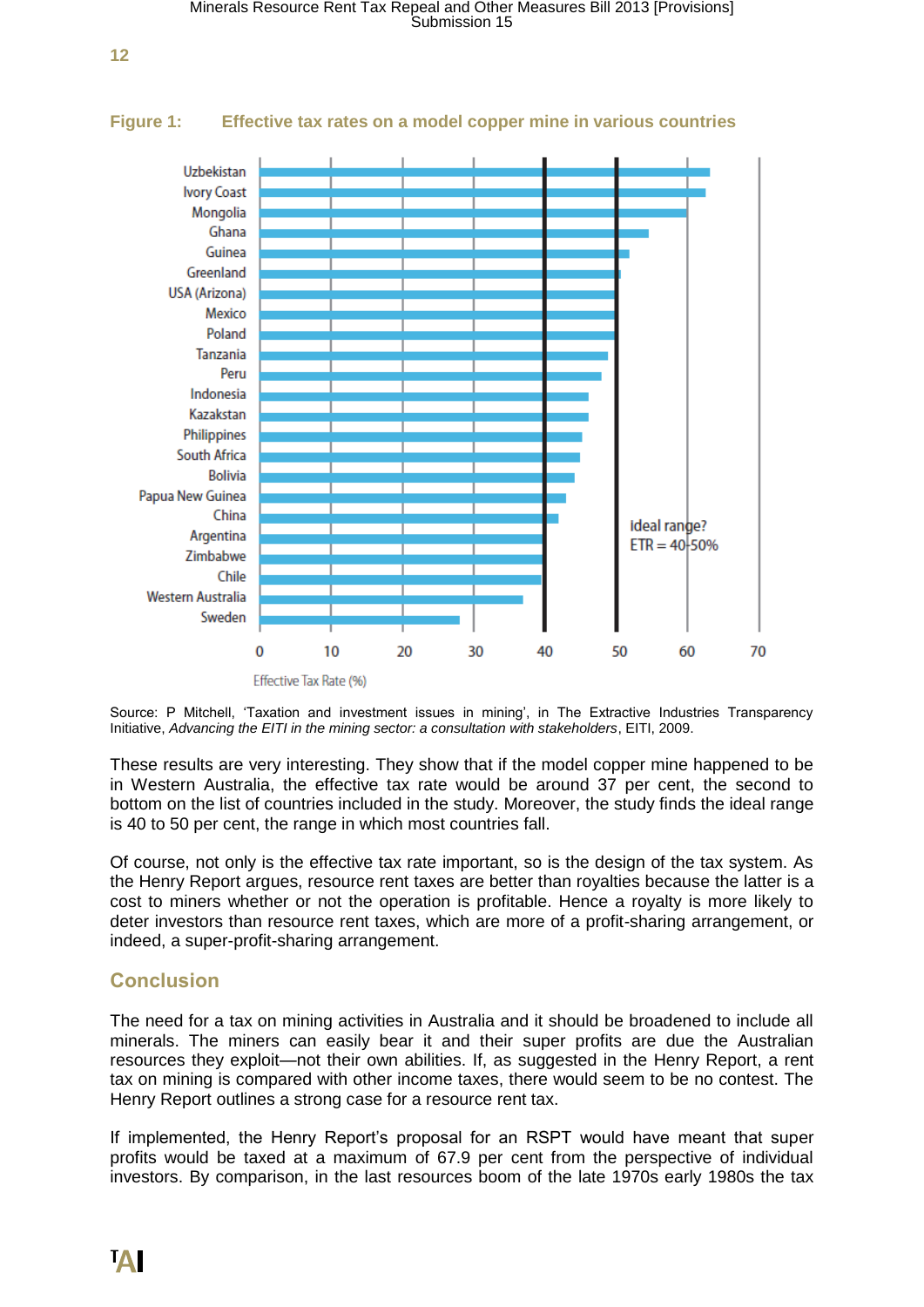on all profits in all companies was taxed at 81 per cent for those at the top of the personal income tax scale.

The politics of the RSPT meant that the government watered it down with the MRRT, which operates in a similar manner to the PRRT but with a lower effective rate. From the perspective of individuals, that brings the maximum tax on super profits down to 58.5 per cent but super profits are more narrowly defined and exempted for most minerals.

There is a strong case for taxing mining super profits and it seems the miners have got off fairly lightly. At the very least, we might suggest that the MRRT should be increased to 40 per cent, the PRRT rate, and that it should apply universally.

The Henry Report proposed a theoretically pure resource rent tax. The political negotiations that followed resulted in some important compromises and perhaps too many concessions to the mining industry. The biggest anomaly is that the resource rent tax, in practice, has three rates: 40 per cent for oil and gas, 22.5 per cent for iron and coal and zero for all other minerals. It would seem there is an important unfinished agenda here.

If this measure succeeds and the MRRT is passed back to the miners their income will increase by that amount. Most of it will go overseas to foreign shareholders and we can be confident that very little else will happen to the benefit of ordinary Australians. The miners have not promised to employ more, train more, explore more, invest more or produce more. This will be a simple gift with nothing in return.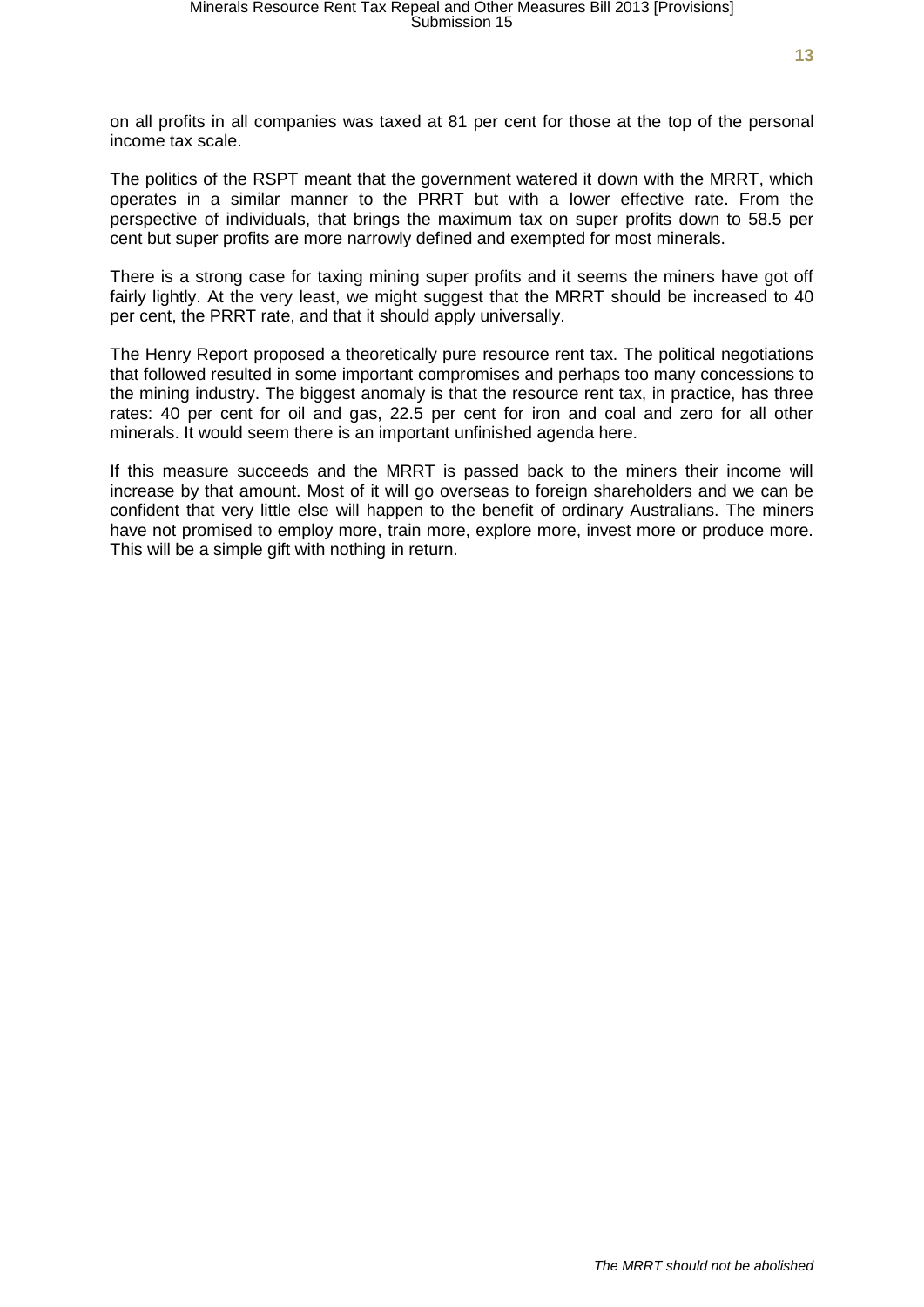# **Small Business Measures**

The present package involves three measures;

- repeal of loss carry back;
- reduction in the small business instant asset write off threshold;
- repeal of accelerated depreciation for motor vehicles;

It is not the intention here to discuss these arrangements in any depth. However it should be noted that these measures assist small business and to repeal them in the interests of assisting big business in the mining sector seems curious. Most small business operates outside the mining industry and has been disadvantaged by the mining boom which has made much of the Australian economy uncompetitive.

The issue of accelerated depreciation for motor vehicles is also likely to affect motor vehicle manufacturing in Australia so that the government would repeal this particular measure while in Opposition it said it would reverse the decision to tighten up on the FBT for motor vehicles.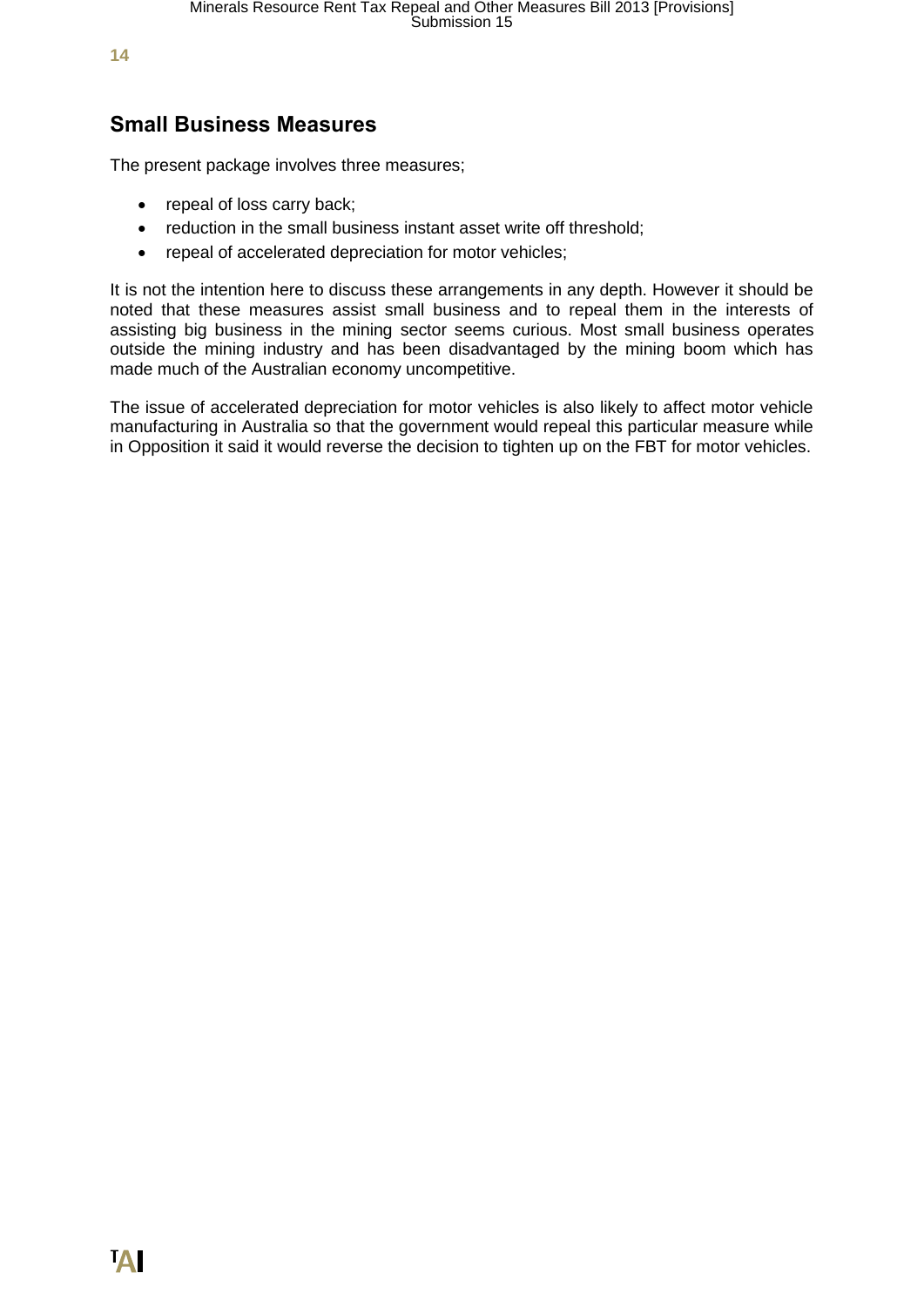# **Geothermal energy**

The Abbott government plans to eliminate the geothermal energy exploration deduction only just introduced under the Labor government and which for geothermal energy levels the playing field with other mining.

Geothermal energy is relatively new in Australia and there is no commercial production as yet. However geothermal energy has massive potential with Geoscience Australia reporting that just one per cent of the shallow geothermal energy could supply all of Australia's energy needs for 26,000 years. Moreover, geothermal energy can be used to provide base load power since it does not fluctuate with the wind, sunlight or rainfall in the case of hydro power.

Expenditure on exploration or prospecting for the purpose of mining and quarrying is immediately deductible against assessable income in Australia. However, that did not extend to geothermal energy until amendments made in 2012 and which applied from July 2012. Now the Abbott government is set to repeal the immediate deductibility for geothermal exploration from July 2014. That will save \$5 million per annum after that compared with the \$400 million in tax concessions expected to be given to other mining companies in 2014-15.

To repeal this measure seems to contract the intention behind Direct Action. If this measure is repealed geothermal exploration will not have the same incentives as any ordinary explorer looking for fossil fuels will get. If anything the playing field should be tilted in favour of geothermal energy exploration.

We have argued earlier that new investment in renewables should receive assistance through the tax system to reflect their unique attributes. There are important arguments in favour of assistance.<sup>19</sup> Renewable projects tend to be relatively new technologies that are still evolving rapidly. In the case of geothermal energy of the type being developed in Australia the technology is truly at the cutting edge. The important point about new technologies is that improvements tend to be very rapid. Unfortunately that means that any investment is soon over taken as later investments tend to be much more efficient. Hence there is a rapid technological obsolescence in this type of project. Our tax system does not recognise the fact of technological obsolescence. While the earlier arguments suggested accelerated depreciation for those investments the exact mechanism is not so important. Geothermal needs to be favoured relative to other investments and repealing the exploration provisions goes in the wrong direction. This decision should not go ahead or, if it does, it should be replaced with measures to boost the attraction of investment in geothermal.

 $19$ <sup>19</sup> Richardson D (2008) *Tax treatment of capital investments in renewable energy*, October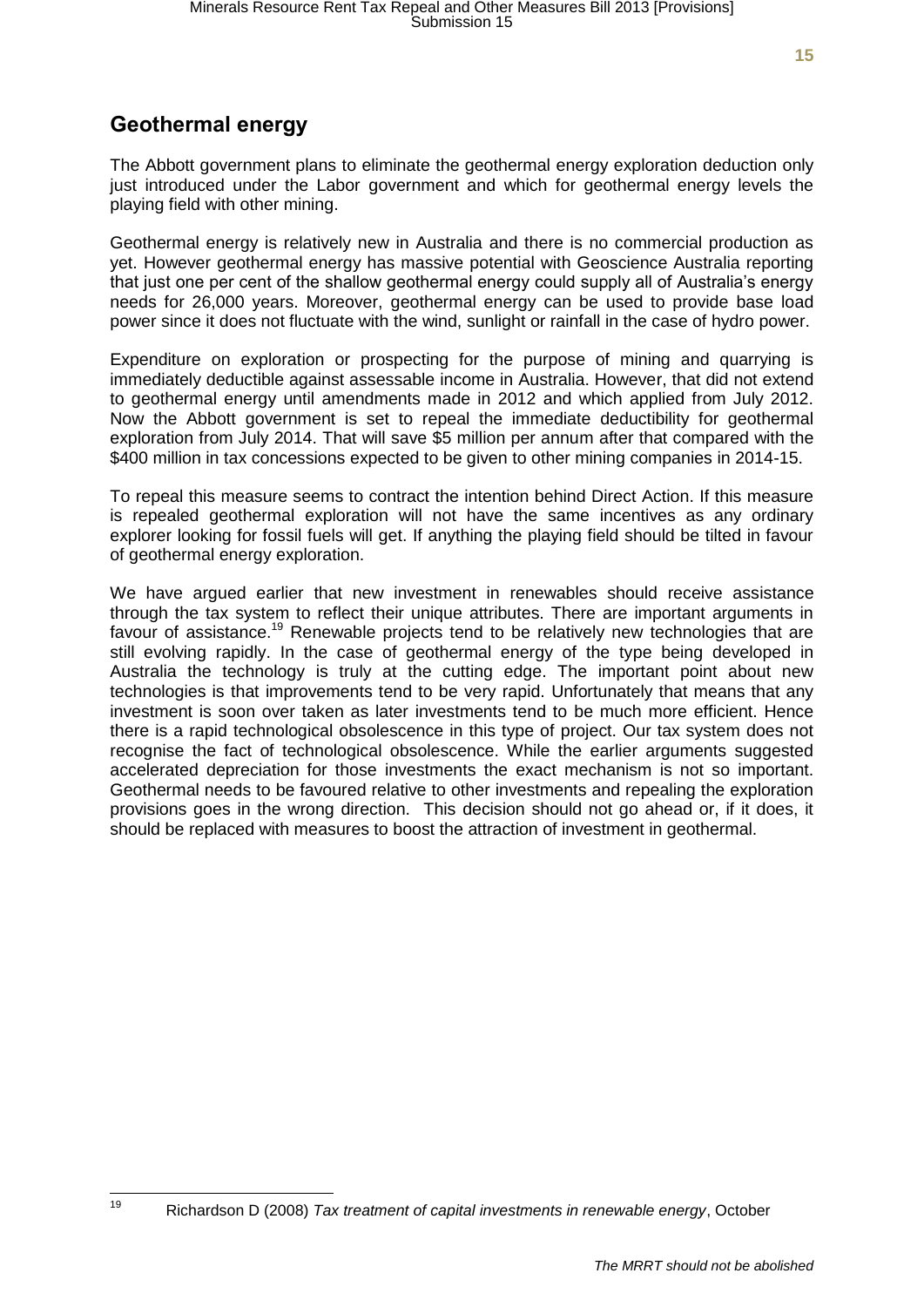# **Re-phasing of the change in rate of the superannuation guarantee charge percentage**

This measure literally takes money out of the retirement accounts of millions of working Australians. On the latest figures 90 per cent of Australian employees have super paid on their behalf<sup>20</sup> and there are 9.17 million employees<sup>21</sup> so this measure will affect some 8.2 million people at any one time.

The super guarantee is presently 9.25 per cent. It was due to increase every year on 1 July by 0.25 per cent until it reaches 12 per cent which was due to occur on 1 July 2019. The present proposal is to defer the increase planned for 2014 and not increase it to 9.50 per cent until July 2016.

For someone on average weekly ordinary time earnings at age 30 and who retires at 65 the cost of the delay in the super increases could cost around \$6,500 in today's prices. It is the retirement income of the current workforce that is being hit here in order to contribute to increasing the income for the miners.

<sup>20</sup> <sup>20</sup> ABS (2013) *Employee earnings, benefits and trade union membership, Australia, August 2012*, Cat no 6310.0, 17 May.

<sup>21</sup> ABS (2013) Forms of employment, Australia, November 2012, Cat no 6359.0, 19 April.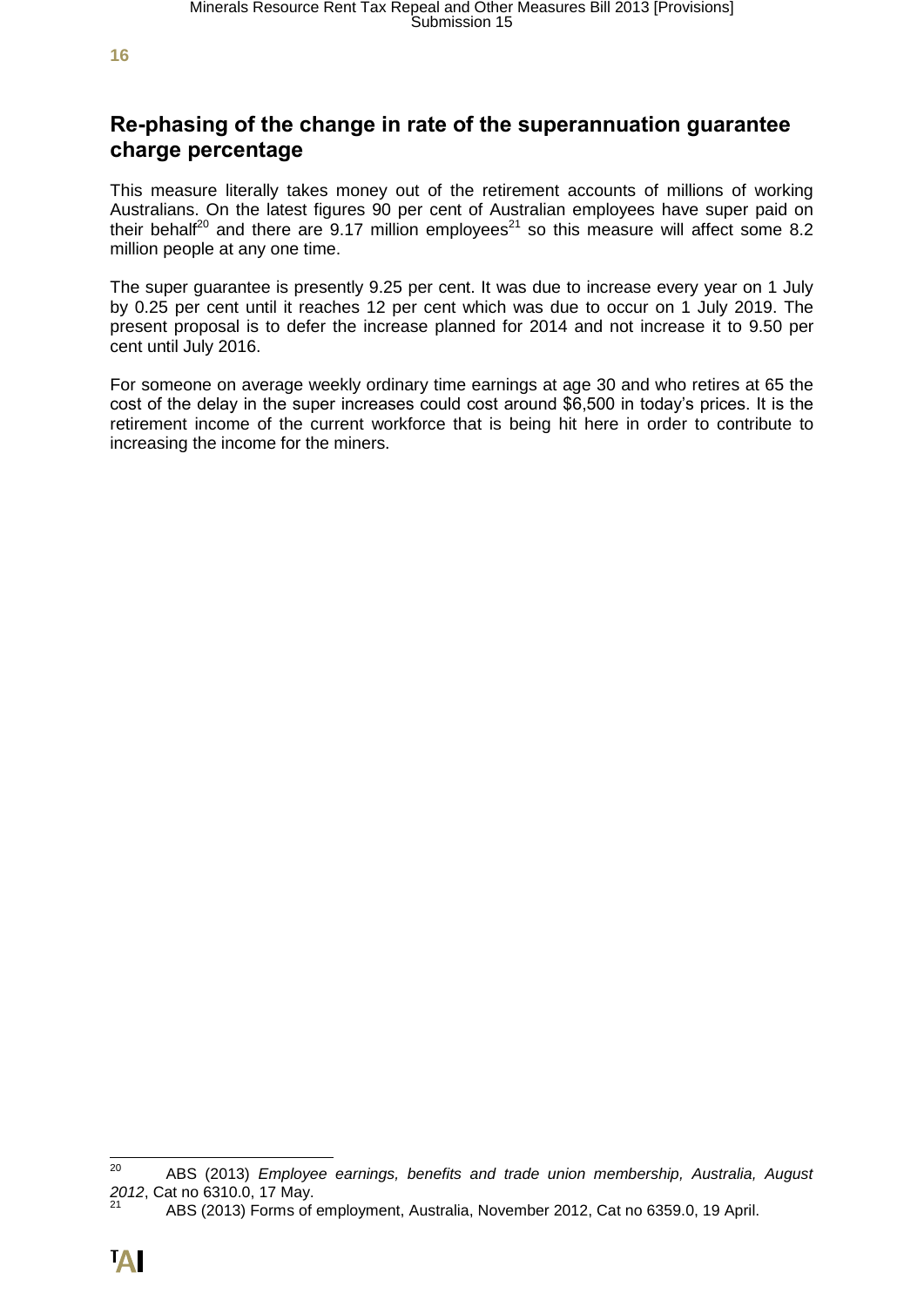# **Low income superannuation contribution**

The low income superannuation contribution is not a concession to low income earners but is a measure designed to offset the penalty of having income super taxed at 15 per cent when the taxpayer concerned has insufficient income to trigger any personal income tax liability.

The Low Income Super Contribution is calculated as 15 per cent of the super contribution to a maximum of \$500 so long as the income itself is less than \$37,000. The government pays that amount to the super fund as a co-contribution alongside other payments into super. The philosophy behind the measure is that high income earners receive a large tax concession for money they put through the super system but low income earners are often disadvantaged, especially those that would not have paid any tax if the money were received as part of their wage.<sup>22</sup> Hence in order to extend the tax advantage to low income earners the Labor government introduced the low income super contribution. The low income super bonus extends to most full-time workers in retail, restaurants, cafes, accommodation and similar industries.

At the time it was introduced the then minister, Bill Shorten, said 'the Low Income Superannuation Contribution benefits 3.6 million Australians on low and modest incomes, including 2.1 million women<sup>'.23</sup>

It has to be said that a maximum of \$500 does not sound like all that much but it can add substantially to the final super balance available at the time of retirement. For example, a low income earner who gets the full \$500 and expects to keep getting it, at age 25 now and who expects to retire at 65, would have an additional super of \$37,700 on retirement due to the low income super contribution. So if this contribution is repealed the eventual super payout would be \$37,700 less. (This assumes a very modest 3 per cent per annum rate of return in the super fund.)

It is worth noting that people hit by the repeal of the low income superannuation contribution are also going to be affected by the delay in the increase in the superannuation guarantee rates over coming years.

The cuts facing low income earners contrast dramatically with the last decisions of the Howard government and the dramatic tax cuts it delivered to the rich through both cuts in personal income tax and increases in tax concessions for superannuation that went mainly to the very high income earners.

If tackling superannuation arrangements to improve the budget balance is the issue then there are other matters that could be addressed. The then Minister for Financial Services and Superannuation used to host a superannuation roundtable to discuss issues and policies related to superannuation. That discussion included the circumstances whereby some individuals had self-managed super funds worth \$100 million or more. Clearly for many people superannuation is not just a retirement savings vehicle but a tax-avoidance vehicle. Running businesses or receiving other income through a super fund is attractive when the

 $22$  Taxpayers who attract the low income tax offset pay no income tax until their income reaches just over \$20,500. However, before the low income super contribution they paid 15 per cent tax on their own super contributions. By contrast the many taxpayers in the 32.5 per cent marginal tax range get a 'discount' when they put money into superannuation where the contribution is taxed at 15 per cent. The 'discount' is even higher for those on the 37 and 45 per cent marginal tax rates.<br><sup>23</sup> Charter W (2043) (Referred to make the supergravities surfaired Press)

Shorten W (2013) 'Reforms to make the superannuation system fairer', Press Release no 20, 5 April.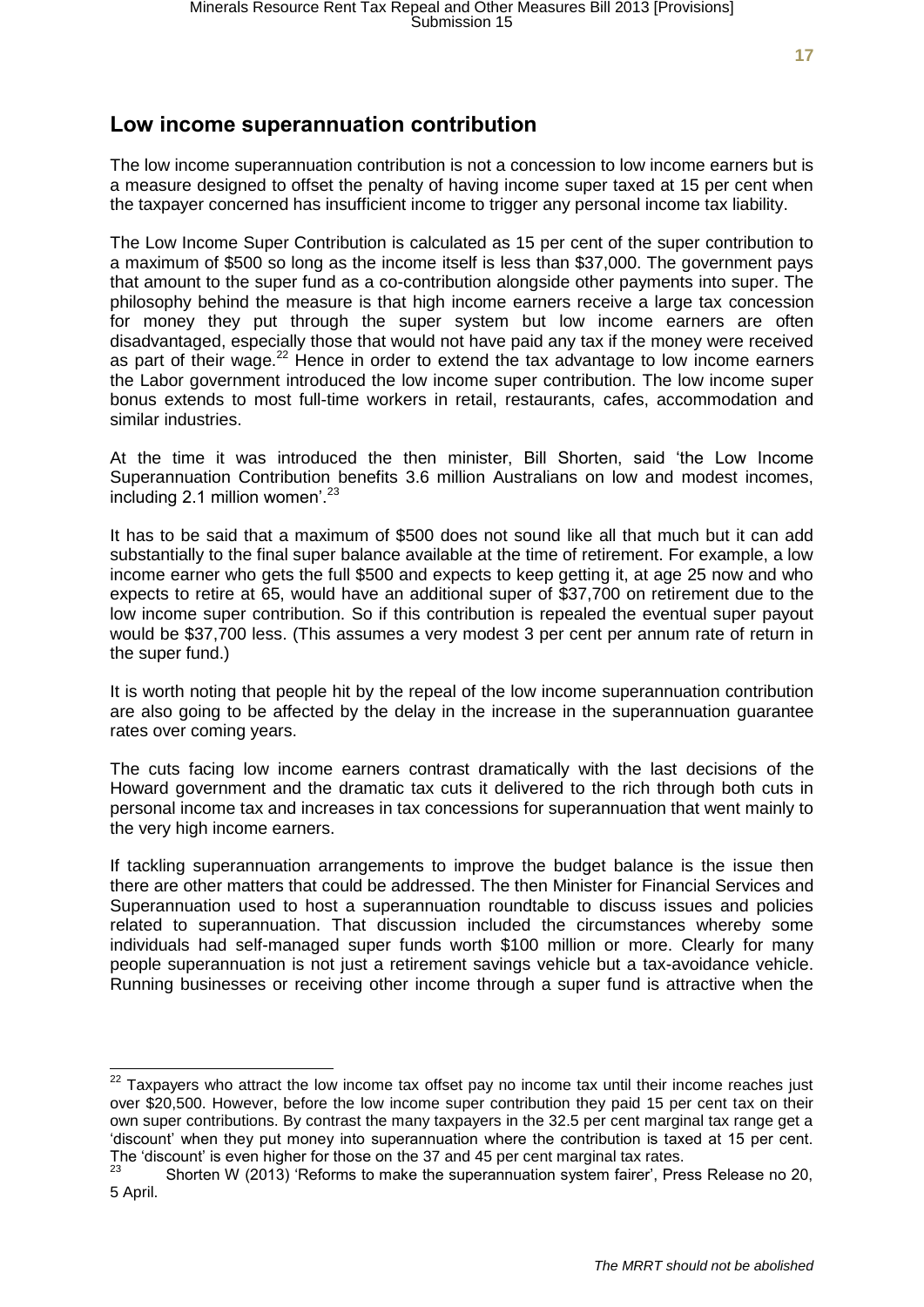tax rate on super is 15 compared with the top personal tax rate of 45 per cent plus a Medicare levy of 1.5 per cent. $24$ 

The latest estimates we have indicated that tax concession for super that go mainly to the rich will reach \$50.7 billion in 2016-17. Even that figure will be dwarfed in the future when super balances are expected to quadruple. In the meantime the head of Treasury, Martin Parkinson, has voiced concern about the fiscal sustainability of super tax concessions, especially when all other areas of the budget are under scrutiny.<sup>25</sup>

 $24$ The Australia Institute has written extensively on this topic in the past. See for example Denniss R and Richardson D (2012) *Can the taxpayer afford 'self-funded retirement'?* The Australia Institute Policy Brief No 42, August.

Parkinson M (2012) 'Future challenges: Australia's superannuation system', Speech to the ASFA 2012 conference – New directions, Sydney, 28 November.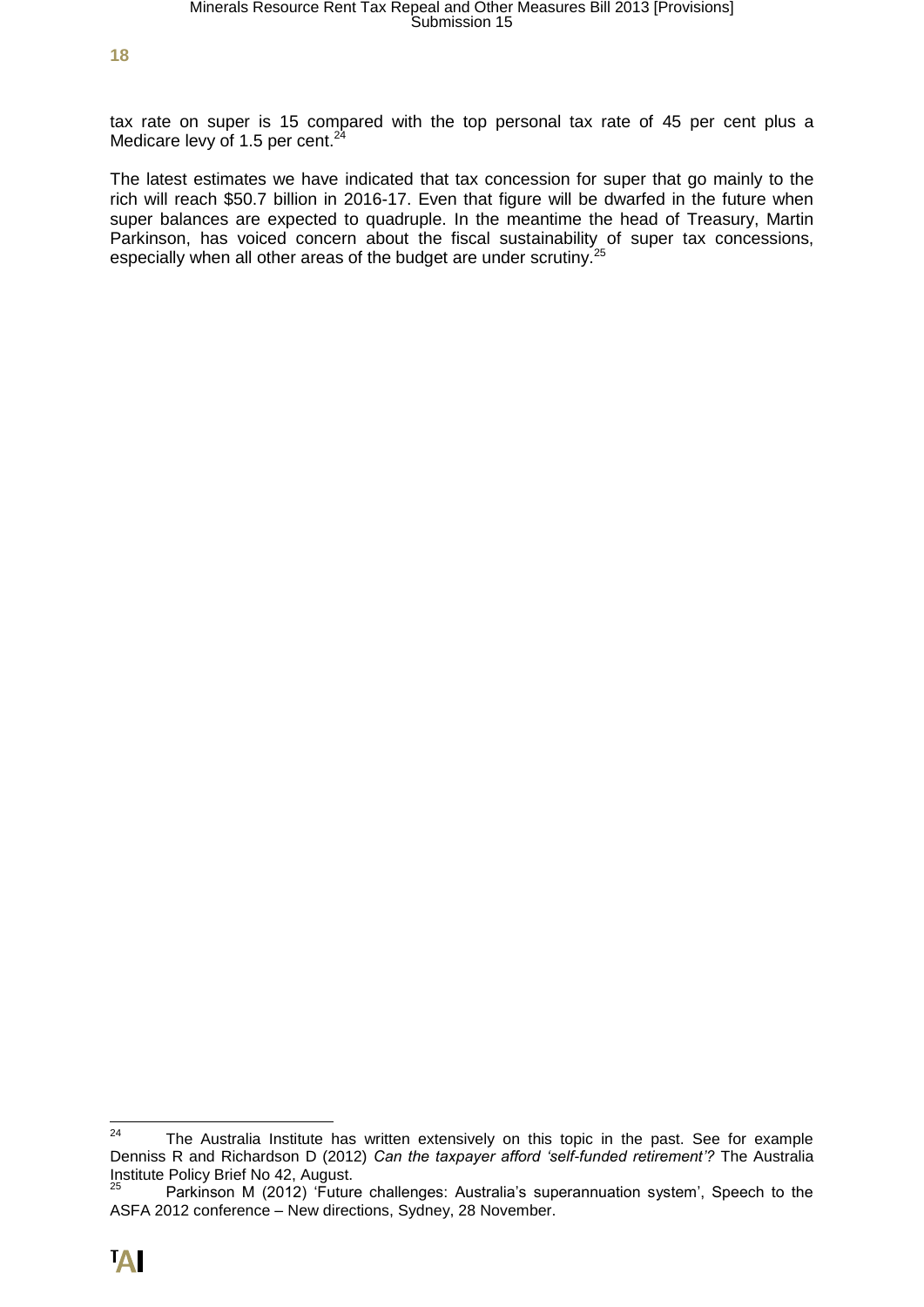### **Income support bonus**

The income support bonus is a twice yearly payment to people on some income support payments and is designed to assist with unexpected living costs. It is paid on 20 September and 20 March at \$105.80 for singles and \$88.20 each for couples. The payments are adjusted each year in line with the Consumer Price Index. The payments that attract the bonus are:

- ABSTUDY Living Allowance
- Austudy
- Exceptional Circumstances Payment
- Newstart Allowance
- Parenting Payment
- Sickness Allowance
- Special Benefit
- Transitional Farm Family Payment
- Youth Allowance

The people on these payments include some of the poorest in Australia. All in all there are some 1.5 million people at any time who rely on these payments and all will be affected.